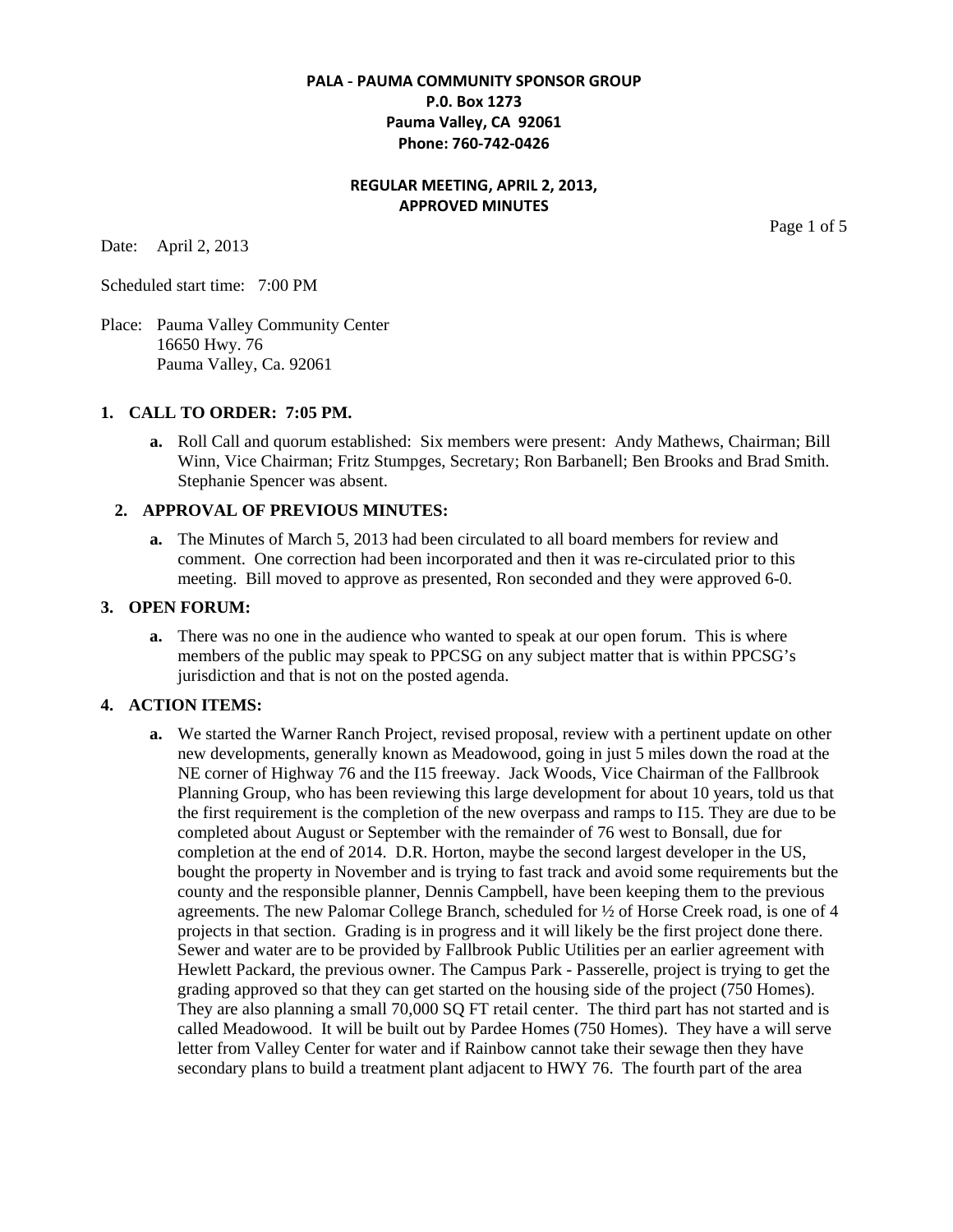is called Campus Park West. Pappas, a large and famous retail builder, has had the 118 acre parcel for about 30 years now. It is planning about 255 homes, down from 355, and a large, 600,000 SQ FT retail center and with about 100,000 SQ FT of light industrial such as office space. For Papus, Rainbow has given a tentative approval for water availability and somehow come up with sewage capacity. This is if they can get LAFCO to OK the transfer into Rainbow district. Through lowering the daily average sewage estimate for all of their homes from 250 to 180 Gal Per Day, they found an additional potential for 1,200 homes! Oceanside will take up to 7 million gallons a day total, any more and the rate doubles! Pappas is still trying to complete their EIR with many county issues. The planning group specified that it not be a "destination" so no "Big Box" stores like Home Depot or Wall Mart etc. Also, Pappas still owns 18 acres on the south side of 76 where they possibly plan a convenience center or Hotel. The remaining 98 acres there is owned by Pala where they may build a Cultural Center or something similar. As a side note, Rainbow and Fallbrook have begun to merge their water districts, so far for management and equipment only. Brian Brady, who is the manager of Fallbrook water district, was also present and he had just found out on the way here that he was also the manager of Rainbow!

Next we proceeded with Ari Shapori, the planning/engineering consultant for the Warner Ranch Project. He was going to address the revised tentative map in general with another presentation planned in the near future for the new EIR. He explained that the project's nearness to the Pala Casino was crucial for understanding the need for this development. He explained and showed the gradual development of the Pala Village since about 1904 and how their lands surround the development. He stated that the policy framework for the project started in 2005 as a General Plan Amendment and ok to do a General Plan Study. This evolved in the new General Plan into a special study area (SSA) because it was a single ownership property of 515 acres surrounded by tribal lands and needed special plan analysis. Factors identified were the proximity to the Pala Village and Pala Spa and Casino with associated employment center, lack of local housing opportunities, proximity to numerous casinos and the previous 2.35 DU's/Ac. from 2005, continuous application since then and finally the availability of water, sewer, fire and educational facilities. The Pala Sub Regional Plan identified 3 main General Plan studies which were to try to determine if the modification of the GP was desirable or feasible. The studies are done and approved by county staff. Mr. Ross Malone, of Market Profiles, had last time presented his study showing the need for additional housing with the job/housing imbalance in the valley. There is much gaming, hospitality and farming employment with little available housing priced for them. Therefore there are a 2 to 3,000 commuters each day. There are also some state and local policies related to greenhouse gasses and global warming that require studying this job/housing imbalance as mitigation for miles traveled; not the old level of service and traffic. The feasibility study showed the need to address this. Also the state employment development looked at job categories and wages verses price point of houses (no details of cost values or how the project will address that). Their first study showed a direct drop of 35% in job related miles driven but the county wanted that reduced by half down to 14% (why?). The general plan also required a fully vetted, detailed infrastructure study for a development of this size. This is to include all water, sewer, fire, educational, recreational facilities and traffic. Staff has reviewed it and agreed with the conclusions but has asked for some minor changes. They are using Rainbow for water and sewer, north county fire district to man/operate an onsite station paid for by the development, and Fallbrook and Bonsall School districts to be able to handle all projected growth. Ari explained that the new law about schools only requires that they pay the mandatory, per SQ FT school fee, and the district is then responsible to take the children; no more additional binding mitigation agreements. Jack Hall gave supported for this by saying that the county was planning to build a new grade school in Bonsall to handle the proposed new homes (2535 in just the 4 developments discussed so far). Ron then asked about the traffic study showing a 34% decrease in traffic by having the new homes way out there in Pala. There will be a huge increase in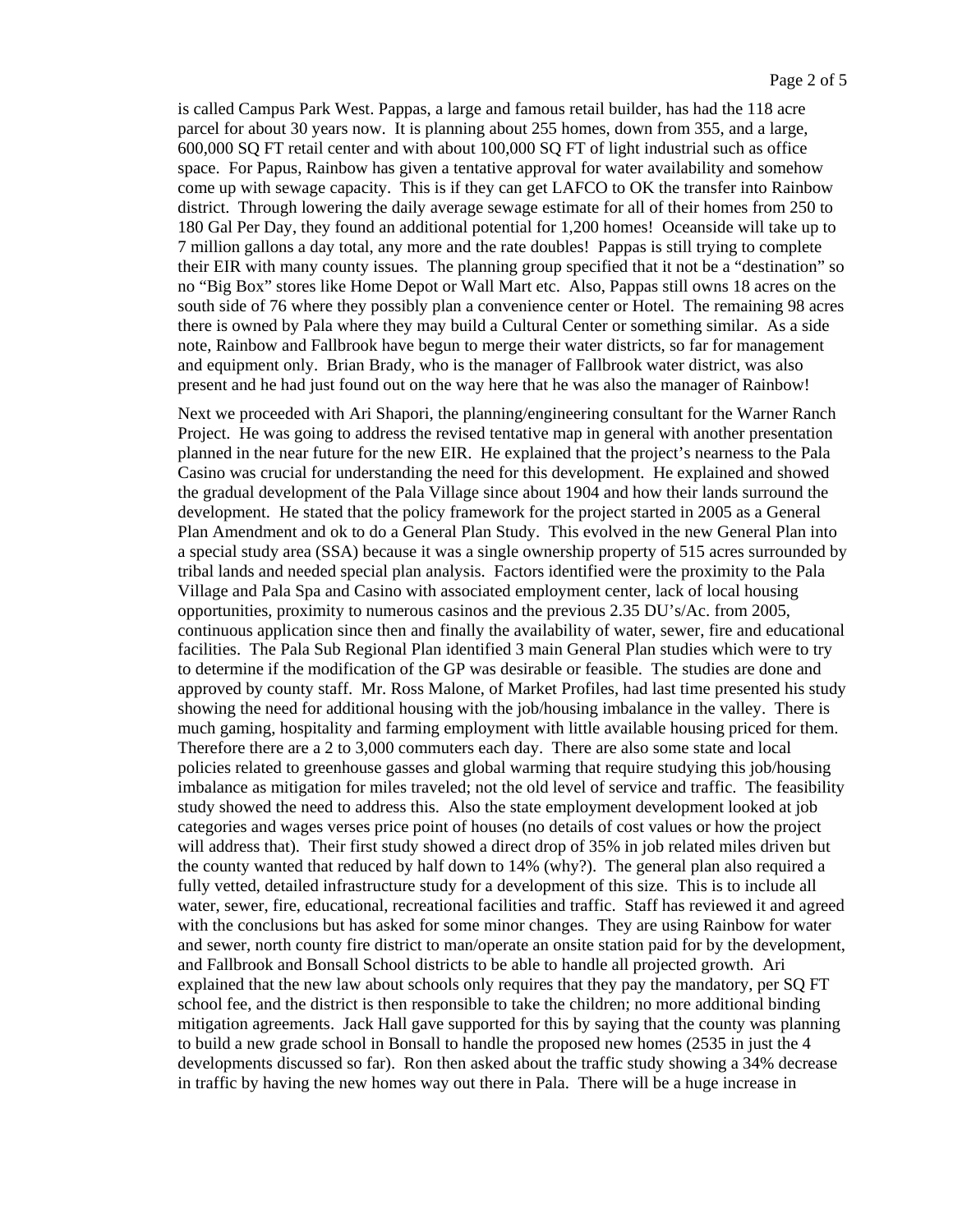children needing to be taken and picked up from school, groceries purchased; all so that one of the two parents can be closer to work? Ari said, that he's not a traffic engineer and that the county did a very specific study with regards to work using the SANDAG model for which all traffic studies must comply. It uses Traffic Analysis Zones (TAZ's) which code land use, trip generation and location and then links these zones together to form the starting point of the required traffic analysis study. The original study showed a direct link to casino and agricultural employment centers in that with them, 35% of the traffic which would have to go elsewhere for employment could work nearby instead. This is called a sustainable function of housing and employment being in proximity. Fritz then stated that the model seemed to ignore all of the other trips for school, food, sports, entertainment that would be generated by having this development not back in currently developed areas. Ari stated that this was taken care of by the original traffic analysis and that he would have the traffic engineer present this information at a future meeting. Ari asked that he be allowed to just complete his presentation of what they had submitted and where they are now. We will have another complete meeting to study the EIR in detail. The infrastructure study has been submitted. As for the water, Rainbow issued a water availability letter as well as sewer availability. The North County Fire Protection District has agreed to the new Warner Ranch station which will work with the existing Pala Mesa station for complete 5 minute coverage. Warner Ranch will dedicate the property and is working on financial methods to cover building, maintenance, and operations of the station through current and future property taxation and at no cost to the county. And then Ari stated there is the very important land use issue of community character or protecting the rural character of the surrounding lands. This proposal is an outgrowth of the Special Study Area (SSA) created by the county to be able to address concerns of a large development like this. Ari showed the random, slow growth of the Pala Village over the last 100 years. It went from 27 acres developed by 1938 slowly up to about 616 acres now. Fritz asked how many homes? Ari didn't know. Ron wanted to know what we were supposed to take from this? Ari said that the county general plan doesn't even consider tribal lands or non US lands. But from CEQA and planning they needed to consider the village with jobs, parks, retail and only underserved by available housing as evidenced by 90% of the workers living outside the area. So the proposed housing is for the workers in the entire Pala Pauma valleys.

Ari then showed the overall project with 70%, or 390 acres preserved for the north county habitat conservation plan and only 86 acres of developed lots. The land plan is for single and multifamily, duplex and six-plex housing with an improved public trail corridor along the highway. There is a full signal with two left turn lanes and a gated entrance. The fire station and 3 acre public park are at the entrance. Ari showed us how the development would be barely visible through the landscaping along the highway and from the casino. Internally there would be several public parks and club houses. The homes would all be market rate (not low income or section 8) and range from roughly \$225K to \$350/\$400K. Andy suggested that these homes might not be compatible with the income levels of the intended workers to which Ari said that both partners would need to work. Ari described the delicate balancing required to come up with the types of housing proposed. Andy asked about the sewer and Ari described it as a forced main where the sewage is pumped down to the Rainbow processing facility. Caltrans is keeping the 2 lane community character road designation for highway 76 and has accepted the need to having the forced main in the roadway. Ben asked about the visual and noise impacts to and from the highway in the EIR. Ari said that it is all covered but he would take several extra pictures showing the water tank and views.

Andy asked for public comments. A question about swimming pools was answered that there was one inside and none in the public area because the county does not want to maintain them. Sewer costs were discussed and all will be covered by the sewer connection fees and development payments. Ron asked about homeowner fees to which Ari said they would be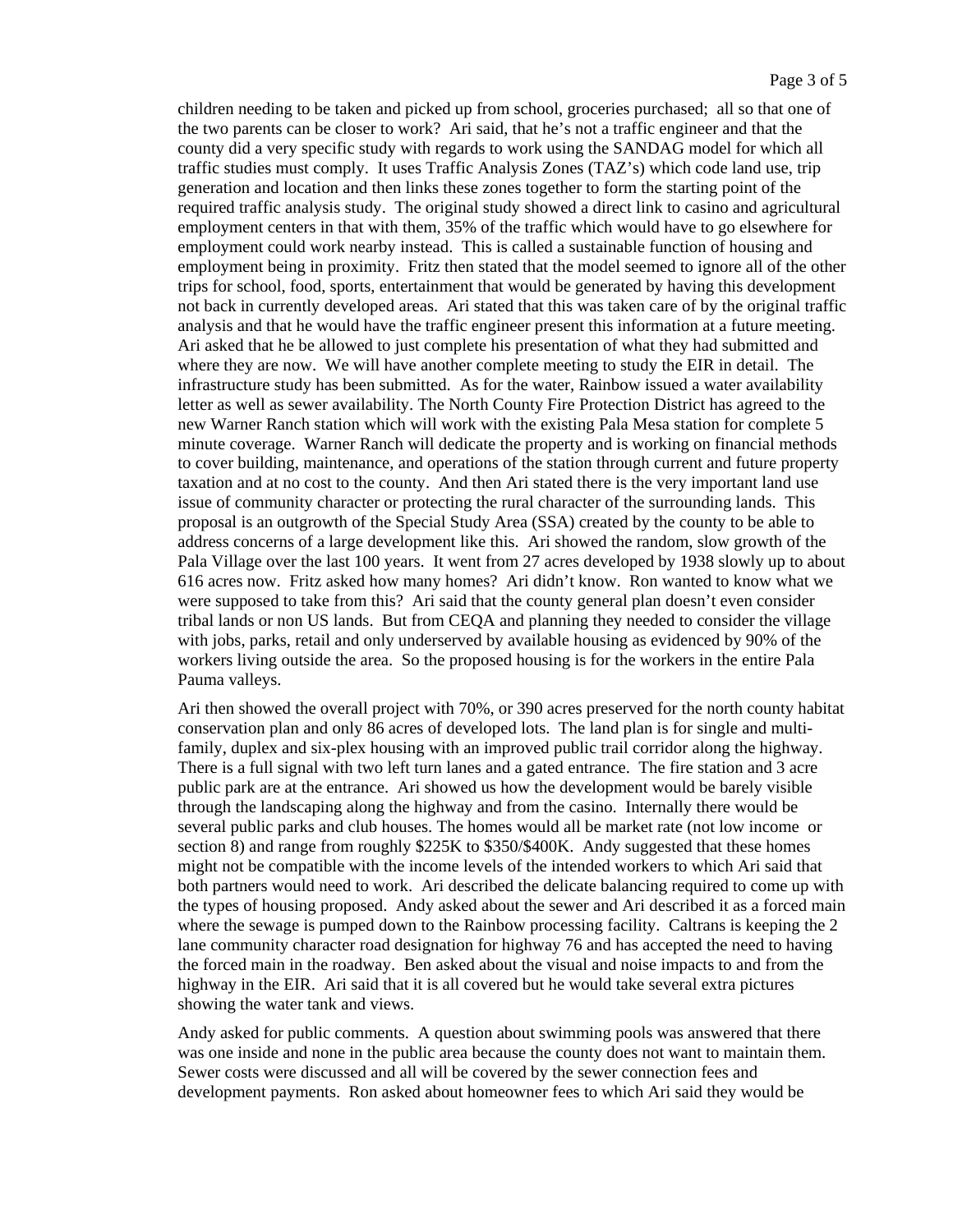determined and disclosed to potential buyers. Another asked about entrances and Ari said there were two additional exits for automated use only in emergencies. Another questioned how Rainbow just magically came up with all of this sewer capacity. The new manager, Brian Bradey, described how the new figures for reduced sewer discharge/family allowed many more connections. Walter Resnec, Pala Band legal representative, spoke of their opposition and concerns that these types of developments will now spring up alongside other tribal villages completely ignoring community character. He noted the board of supervisor's desire to be able to ignore the general plan and do their own "special study" approval of these areas. He said he would have to take a critical look at the economics of this proposed development for casino and farm workers when it comes available. Ron noted our lack of knowledge and resources needed to counter these developer assertions and asked if he would be given the resources to debunk this proposal with substantiated facts? Walter said that the Pala Band is committed to its opposition. Ari said that he welcomed any challenges and believed in the planning science used to meet the housing for the work force. Jinny Merher stated that 9 of the 32 homes around her in Pauma Valley were foreclosed upon. These were homes that a couple years ago sold for \$600K or so and yet not one casino or farm worker bought a single one when they were priced below the \$250K Ari believes he can get them to pay for a small six-plex condo. Ari said that the market will improve and this new development will build out as well planned like the unplanned village next door did.

Andy then asked for comments from the group. Ben said he was concerned that the main potential benefactor from the development was strongly opposed to it; which doesn't make sense unless they also don't believe the assumptions. Walter Resnec confirmed the bands doubts. Fritz then said that he didn't believe that miles driven would go down or that the community character was being preserved. He said he believed that it was just a way for some to make money by bringing Irvine into this beautiful valley. He said that if this happens, then he will have to leave. He suggested that if they like Irvine, why he doesn't just go back there where these developments are welcome. Ari felt that it was a personal attack not called for but everyone assured him that it was a reference to this type of development and not him that should leave. Bill then questioned the Highway 76 improvements and Ari responded that the Cole Grade road junction signalization was specified by the county for mitigation. Ron then suggested that none of our response was personal but that he believed Andy's statement that this was a game being played to certain rules which are not necessarily for the benefit of Pala/Pauma Valley and that he just hoped that it would be played fairly. We just need the resources and time to respond with precision and objectivity as concerned citizens. Andy then made a motion to continue this evaluation because we do not have enough information to make a conclusion one way or the other. And secondly that he should be authorized to summarize the points made here and previously, in a letter to the county as the comments of the group. Bill seconded it and it was passed 6-0.

**b.** We then discussed the revised, proposed, county Site Implementation Agreement. Andy moved that we approve the agreement as rewritten and circulated with our remaining two comments reiterated for hopeful incorporation this time: 1) that there should not be a wavier on the SIA allowed by the director even if the conditions are none; then it is clear; and 2) that judicial remedies may not be adequate in a case of failure to comply because of the timescale to achieve those remidies; and that should it not be in compliance with the SIA then the building permits should be void and the developer could no longer continue. Bill gave a second and Brad suggested that the term SUSPENDED should be substituted for VOID, to which Andy agreed; it was then approved 6-0.